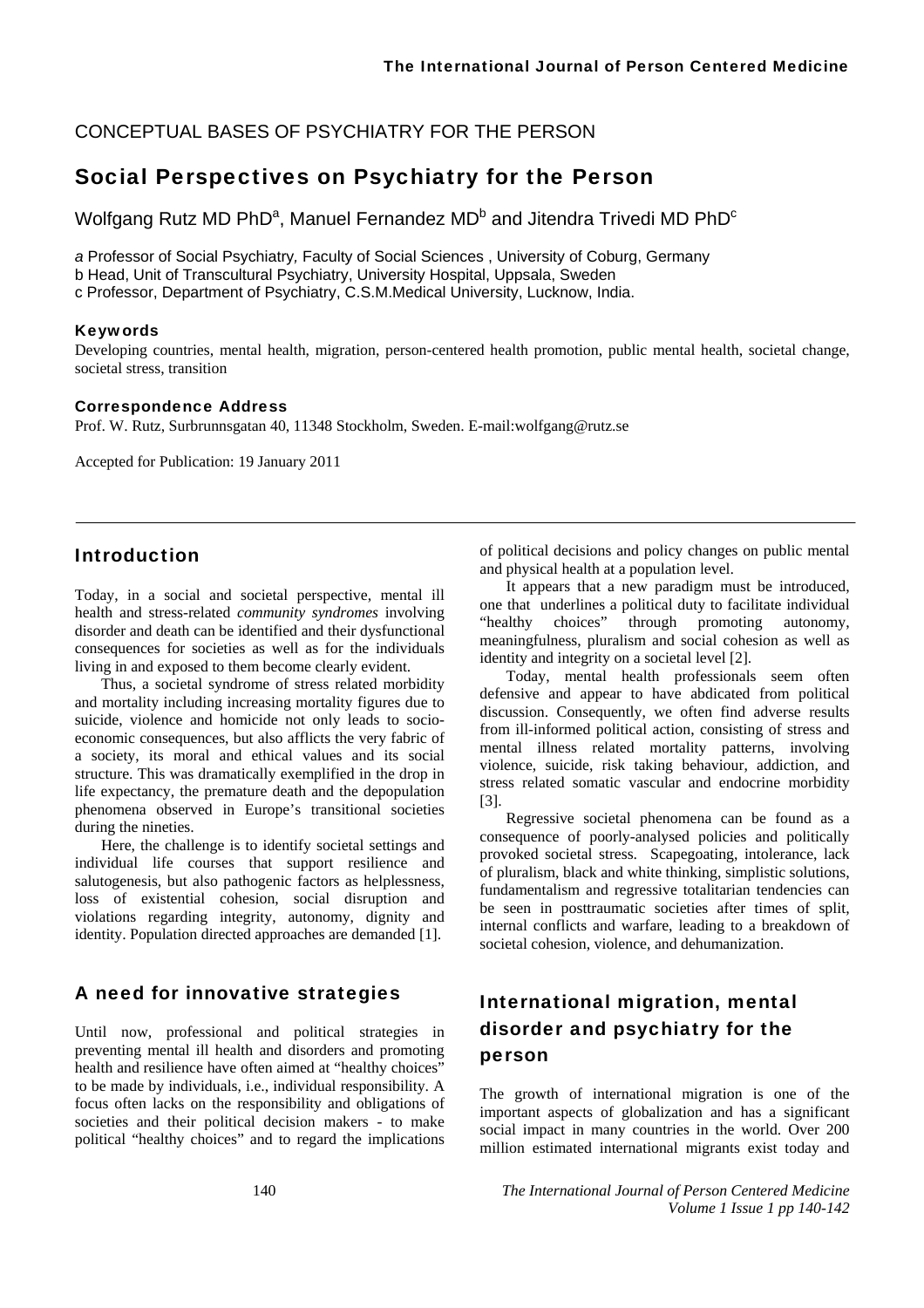they comprise 3 % of the global population. In 2007, the global number of refugees was estimated at 11.4 millions. International migration may benefit the migrants as well as the countries that receive them and the countries they have left. However, migration has social and economic costs too, and these may be high. Factors such as language and cultural barriers, social isolation, discrimination, unemployment, and poverty can lead to a sense of frustration and identity confusion with a risk for developing mental illness [4].

The relationship between *migration* and *mental* health has been studied since 1880 [5]. Research shows that migrants and refugees often have a higher incidence of psychiatric disorders. Psychiatrists who regularly deal with migrant or refugee patients, need a holistic approach to their patients' mental disorders. They encounter not only language and culture barriers but also biological (genetic and metabolic), spiritual, and social challenges. Patients often present many disturbances that are psychological or psychiatric but also physical and social. Social stigma related to psychiatric disorders and severe social disapproval often affect many migrant groups and can lead to their marginalization. Refugees can be more difficult to understand because of traumatic experiences they do not want to talk about nor seek professional help for. An integrated diagnostic and treatment framework for understanding the complexities of migration /acculturation is needed. It should encompass biological, psychological, social (including traumatic stress), and spiritual dimensions for better identification of both problems and resources.

# Beyond the biopsychosocial model and the initial cultural formulation

Psychiatrists and psychologist dealing with groups with high risk for mental disorders, such as unemployed and minority populations, have been frequently working with the bio-psycho-social paradigm proposed by psychiatrist George L. Engel [6]. This posits that biological, psychological, and social factors play a role in disease development. New concepts including, but not limited to, patient empowerment (for which improved communication, health literacy, patient safety, spiritual and cultural resources are required), enhanced doctor-patient partnerships, strengthened patient organisations and patient education, are being advanced and these demand an updated paradigm and a new working model.

The Cultural Formulation published in DSM-IV has provided an extended theoretical framework and has been a crucial tool for clinical care for over a decade. The Formulation, however, must be developed further by attending to migration and acculturation processes for an early identification of risk situations.

The prevention of mental disorders by reducing riskfactors and identifying protective ones seems more feasible than ever before. Migrants and refugees are exposed to easily identified risk factors, and efforts in this direction may lead to primary and secondary prevention initiatives that will diminish and limit suffering. The innovative concept of psychiatry for the person can here serve as a promising new working model that encourages psychiatrists and other health professionals to adopt a preventive and holistic paradigm for diagnosis and treatment.

# Person-centered public mental health in developing countries

For the period 2005-2050, nine countries are expected to account for half of the world's projected population increase. They are India, Pakistan, Nigeria, Democratic Republic of Congo, Bangladesh, Uganda, United States of America, Ethiopia, and China, listed according to the size of their contribution to population growth [7].

All these countries, with the exception of the USA, are developing ones. These economies are grappling with issues of poverty, rapid urbanization, poor infrastructure, and deeply deficient health care services.

India, experiencing rapid urbanization and a burgeoning economy, is heading towards definite industrialization. However, the effects of development are still to percolate to the grassroots level and to those who need it the most [8].

Psychiatry for the person holds a unique perspective for India and similar countries as ancient medicinal practise emphasized treating the person as a whole rather than only as a carrier of illness. Therefore, it can be submitted that some of the principles of person-centered psychiatry and medicine are being already practised through the deeply ingrained Ayurvedic medical system, which promotes a highly personalized approach for the treatment of specific diseases and the enhancement of quality of life [9].

It should be noted, however, that in contrast to the Western world, doctors in India are still placed on a 'higher moral pedestal' and are often expected to make unilateral decisions regarding patients' health rather than consulting them or their family members. On the other hand, "managed care" with its pernicious commercialization of care is still limited to metropolitan areas in developing countries.

The provision of mental health care in developing nations is seriously limited by poor institutional infrastructure, lack of trained mental health professionals, and difficult communication between urban centres and remote areas. On the other hand, positive factors include the availability of community support for patients and for mental health services, increased cohesion in patients' families, and simple ways of life that more easily accommodate patients' rehabilitation and community reintegration. Community tolerance of patients seems to be growing [10].

141 *The International Journal of Person Centered Medicine Volume 1 Issue 1 pp 140-142*